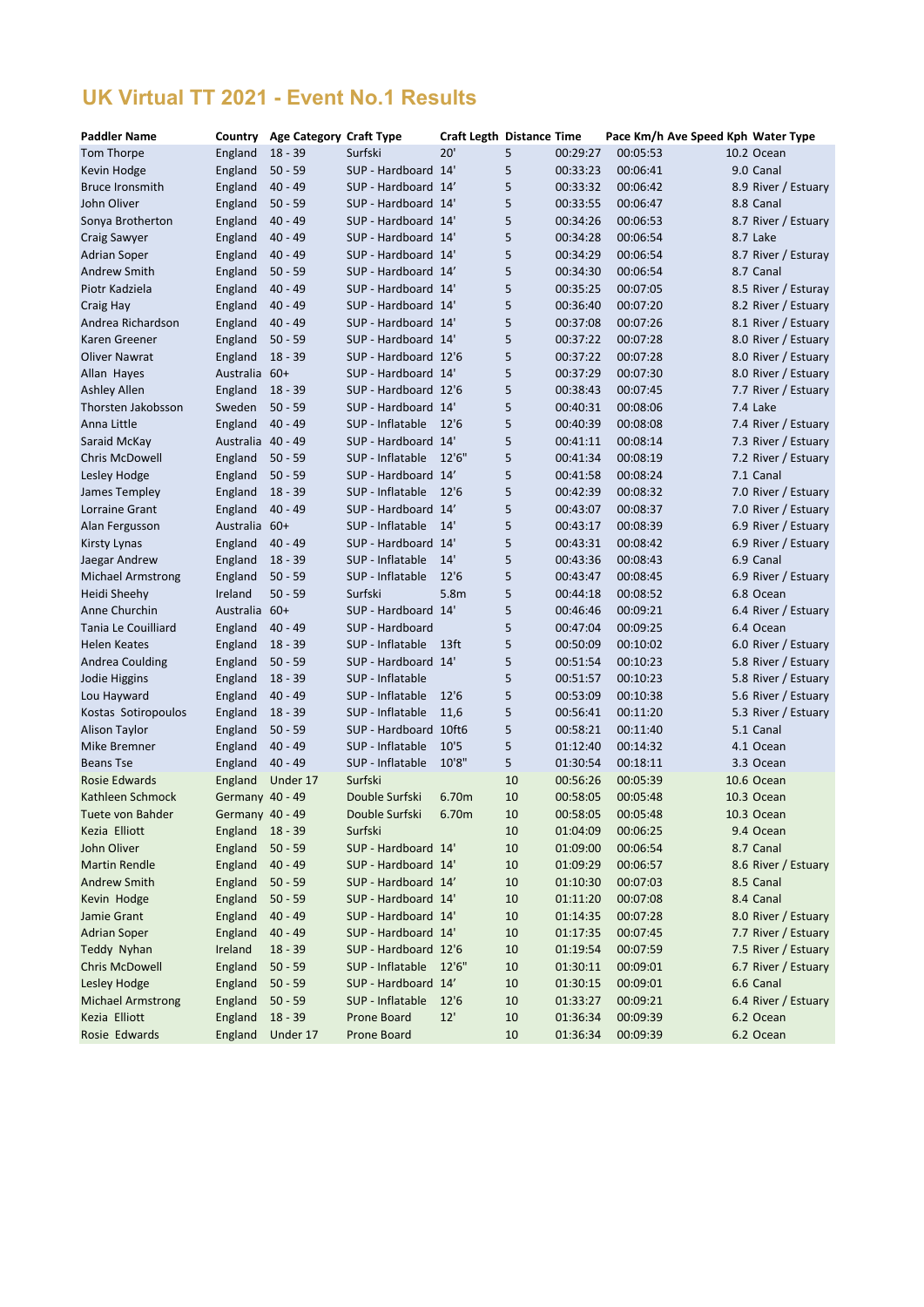# **UK Virtual TT 2021 - Event No.2 Results**

| 14'<br>00:06:08<br>$40 - 49$<br>SUP - Hardboard<br>9.8<br>Lake<br>Lefteris Maroulakis<br>Greece<br>5<br>00:30:40<br>Lake<br><b>Thomas Straubel</b><br>5<br>00:31:00<br>00:06:12<br>9.7<br>Germany<br>14'<br>England<br>SUP - Hardboard<br>00:06:27<br>Kevin Hodge<br>$50 - 59$<br>5<br>00:32:15<br>9.3<br>River / Estuary<br>14'<br>John Oliver<br>$50 - 59$<br>SUP - Hardboard<br>5<br>00:33:25<br>00:06:41<br>9.0<br>England<br>Canal<br>14'<br>England<br>$40 - 49$<br>5<br>00:34:08<br>00:06:50<br>8.8<br>River / Estuary<br>SUP - Hardboard<br>Bruce Ironsmith<br>$40 - 49$<br>14'<br>00:06:52<br>Craig Sawyer<br>England<br>SUP - Hardboard<br>5<br>00:34:19<br>8.7<br>Canal<br>14'<br>Lake<br>Chris Jones<br>Ireland<br>$50 - 59$<br>SUP - Hardboard<br>5<br>00:35:33<br>00:07:07<br>8.4<br>14'<br>SUP - Hardboard<br>00:07:11<br>8.3<br>Francisco Rodríguez Casal<br>Spain<br>$50 - 59$<br>5<br>00:35:56<br>River / Estuary<br>14'<br>$40 - 49$<br>SUP - Hardboard<br>5<br>00:35:59<br>00:07:12<br>8.3<br>River / Estuary<br>Craig Hay<br>England<br>$18 - 39$<br>14'<br>8.3<br>England<br>SUP - Hardboard<br>5<br>00:36:15<br>00:07:15<br>Lauren Newman-Warren<br>Ocean<br>$40 - 49$<br>SUP - Hardboard<br>14'<br>00:07:35<br>Adrian Hougham<br>England<br>5<br>00:37:54<br>7.9<br>Ocean<br>14'<br>5<br>7.9<br>River / Estuary<br>England<br>$50 - 59$<br>SUP - Hardboard<br>00:37:55<br>00:07:35<br>Karen Greener<br>14'<br>England<br>$50 - 59$<br>SUP - Hardboard<br>5<br>00:07:47<br>Lesley Hodge<br>00:38:54<br>7.7<br>River / Estuary<br>14'<br><b>Glyn Smith</b><br>$40 - 49$<br>SUP - Hardboard<br>5<br>00:39:01<br>00:07:48<br>7.7<br>England<br>Canal<br>$50 - 59$<br>14'<br>00:08:00<br>River / Estuary<br>Francisco Rodríguez Casal<br>Spain<br>SUP - Hardboard<br>5<br>00:40:00<br>7.5<br>SUP - Hardboard<br>14'<br>00:08:03<br>Lake<br>Thorsten Jakobsson<br>Sweden<br>$50 - 59$<br>5<br>00:40:15<br>7.5<br>$40 - 49$<br>12'6''<br>5<br>Michael Robinson<br>England<br>SUP - Inflatable<br>00:08:15<br>7.3<br>River / Estuary<br>00:41:14<br>$18 - 39$<br>SUP - Inflatable<br>12'6"<br>5<br>00:08:22<br>7.2<br>England<br>00:41:52<br>River / Estuary<br>James Templey<br>David Coxon<br>SUP - Inflatable<br>England<br>$50 - 59$<br>12'6"<br>5<br>00:08:23<br>7.2<br>River / Estuary<br>00:41:53<br>$50 - 59$<br>SUP - Inflatable<br>12'6"<br>5<br>00:08:26<br><b>CHRIS MCDOWELL</b><br>England<br>00:42:09<br>7.1<br>River / Estuary<br>$40 - 49$<br>SUP - Hardboard<br>14'<br>00:08:27<br>River / Estuary<br>Lorraine Grant<br>England<br>5<br>00:42:14<br>7.1<br>14'<br>England<br>$18 - 39$<br>SUP - Inflatable<br>5<br>00:08:28<br>7.1<br>Jaegar Andrew<br>00:42:21<br>Canal<br>12'6''<br>$50 - 59$<br>SUP - Inflatable<br>00:08:39<br>6.9<br><b>Michael Armstrong</b><br>England<br>5<br>00:43:13<br>River / Estuary<br>Lou Hayward<br>$40 - 49$<br>SUP - Inflatable<br>12'6''<br>5<br>00:09:30<br>6.3<br>England<br>00:47:29<br>River / Estuary<br>14'<br>$60+$<br>SUP - Hardboard<br>00:09:30<br>Anne Churchin<br>Australia<br>5<br>00:47:31<br>6.3<br>River / Estuary<br>SUP - Hardboard<br>00:09:56<br><b>Felicity Hurst</b><br>England<br>$18 - 39$<br>5<br>00:49:38<br>6.0<br>River / Estuary<br>14'<br>$60+$<br>SUP - Inflatable<br>5<br>00:10:01<br>6.0<br>Alan Fergusson<br>Australia<br>00:50:07<br>River / Estuary<br>12'6"<br>$18 - 39$<br>SUP - Inflatable<br>00:10:11<br>5.9<br><b>Helen Keates</b><br>England<br>5<br>00:50:54<br>River / Estuary<br>England<br>$18 - 39$<br>SUP - Inflatable<br>11,6"<br>5<br>00:52:54<br>00:10:35<br>5.7<br>Kostas Sotiropoulos<br>River / Estuary<br>England<br>$40 - 49$<br>SUP - Inflatable<br>5<br>4.5<br>Lucy Dewar<br>01:07:00<br>00:13:24<br>River / Estuary<br>Kathleen Schmock<br>Germany<br>$40 - 49$<br>Double Kayak<br>22'<br>10<br>00:55:14<br>00:05:31<br>10.9<br>Ocean<br>22'<br>Tuete von Bahder<br>$40 - 49$<br>Double Kayak<br>10<br>00:55:14<br>00:05:31<br>10.9<br>Ocean<br>Germany<br>00:05:37<br>10.7<br>Rosie Edwards<br>England<br>Under 17<br>Ocean Ski<br>10<br>00:56:13<br>Ocean<br>Surf Ski<br><b>Rosie Edwards</b><br>England<br>Under 17<br>10<br>00:56:28<br>00:05:39<br>10.6<br>Ocean<br>01:02:32<br>00:06:15<br>9.6<br>Lake<br><b>Thomas Straubel</b><br>Germany<br>10<br>Surf Ski<br>Kezia Elliott<br>$18 - 39$<br>01:03:03<br>00:06:18<br>9.5<br>England<br>10<br>Ocean<br>SUP - Hardboard<br>14'<br>Lefteris Maroulakis<br>Greece<br>$40 - 49$<br>01:04:22<br>00:06:26<br>9.3<br>10<br>Ocean<br>$50 - 59$<br>14'<br>00:06:48<br>Lake<br><b>Stefan Prause</b><br>Germany<br>SUP - Hardboard<br>10<br>01:08:03<br>8.8<br>14'<br>River / Estuary<br><b>Martin Rendle</b><br>England<br>$40 - 49$<br>SUP - Hardboard<br>10<br>01:08:16<br>00:06:50<br>8.8<br>John Oliver<br>England<br>SUP - Hardboard<br>14'<br>00:06:52<br>$50 - 59$<br>10<br>01:08:38<br>8.7<br>Canal<br>Karsten Pötschk<br>01:13:02<br>00:07:18<br>8.2<br>River / Estuary<br>Germany<br>10 | <b>Paddler Name</b> | Country | <b>Age Category</b> | <b>Craft Type</b> | <b>Craft Legth</b> | <b>Distance</b> | Time | Pace Km/h | <b>Ave Speed Kph</b> | <b>Water Type</b> |
|-------------------------------------------------------------------------------------------------------------------------------------------------------------------------------------------------------------------------------------------------------------------------------------------------------------------------------------------------------------------------------------------------------------------------------------------------------------------------------------------------------------------------------------------------------------------------------------------------------------------------------------------------------------------------------------------------------------------------------------------------------------------------------------------------------------------------------------------------------------------------------------------------------------------------------------------------------------------------------------------------------------------------------------------------------------------------------------------------------------------------------------------------------------------------------------------------------------------------------------------------------------------------------------------------------------------------------------------------------------------------------------------------------------------------------------------------------------------------------------------------------------------------------------------------------------------------------------------------------------------------------------------------------------------------------------------------------------------------------------------------------------------------------------------------------------------------------------------------------------------------------------------------------------------------------------------------------------------------------------------------------------------------------------------------------------------------------------------------------------------------------------------------------------------------------------------------------------------------------------------------------------------------------------------------------------------------------------------------------------------------------------------------------------------------------------------------------------------------------------------------------------------------------------------------------------------------------------------------------------------------------------------------------------------------------------------------------------------------------------------------------------------------------------------------------------------------------------------------------------------------------------------------------------------------------------------------------------------------------------------------------------------------------------------------------------------------------------------------------------------------------------------------------------------------------------------------------------------------------------------------------------------------------------------------------------------------------------------------------------------------------------------------------------------------------------------------------------------------------------------------------------------------------------------------------------------------------------------------------------------------------------------------------------------------------------------------------------------------------------------------------------------------------------------------------------------------------------------------------------------------------------------------------------------------------------------------------------------------------------------------------------------------------------------------------------------------------------------------------------------------------------------------------------------------------------------------------------------------------------------------------------------------------------------------------------------------------------------------------------------------------------------------------------------------------------------------------------------------------------------------------------------------------------------------------------------------------------------------------------------------------------------------------------------------------------------------------------------------------------------------------------------------------------------------------------------------------------------------------------------------------------------------------------------------------------------------------------------------------|---------------------|---------|---------------------|-------------------|--------------------|-----------------|------|-----------|----------------------|-------------------|
|                                                                                                                                                                                                                                                                                                                                                                                                                                                                                                                                                                                                                                                                                                                                                                                                                                                                                                                                                                                                                                                                                                                                                                                                                                                                                                                                                                                                                                                                                                                                                                                                                                                                                                                                                                                                                                                                                                                                                                                                                                                                                                                                                                                                                                                                                                                                                                                                                                                                                                                                                                                                                                                                                                                                                                                                                                                                                                                                                                                                                                                                                                                                                                                                                                                                                                                                                                                                                                                                                                                                                                                                                                                                                                                                                                                                                                                                                                                                                                                                                                                                                                                                                                                                                                                                                                                                                                                                                                                                                                                                                                                                                                                                                                                                                                                                                                                                                                                                                                               |                     |         |                     |                   |                    |                 |      |           |                      |                   |
|                                                                                                                                                                                                                                                                                                                                                                                                                                                                                                                                                                                                                                                                                                                                                                                                                                                                                                                                                                                                                                                                                                                                                                                                                                                                                                                                                                                                                                                                                                                                                                                                                                                                                                                                                                                                                                                                                                                                                                                                                                                                                                                                                                                                                                                                                                                                                                                                                                                                                                                                                                                                                                                                                                                                                                                                                                                                                                                                                                                                                                                                                                                                                                                                                                                                                                                                                                                                                                                                                                                                                                                                                                                                                                                                                                                                                                                                                                                                                                                                                                                                                                                                                                                                                                                                                                                                                                                                                                                                                                                                                                                                                                                                                                                                                                                                                                                                                                                                                                               |                     |         |                     |                   |                    |                 |      |           |                      |                   |
|                                                                                                                                                                                                                                                                                                                                                                                                                                                                                                                                                                                                                                                                                                                                                                                                                                                                                                                                                                                                                                                                                                                                                                                                                                                                                                                                                                                                                                                                                                                                                                                                                                                                                                                                                                                                                                                                                                                                                                                                                                                                                                                                                                                                                                                                                                                                                                                                                                                                                                                                                                                                                                                                                                                                                                                                                                                                                                                                                                                                                                                                                                                                                                                                                                                                                                                                                                                                                                                                                                                                                                                                                                                                                                                                                                                                                                                                                                                                                                                                                                                                                                                                                                                                                                                                                                                                                                                                                                                                                                                                                                                                                                                                                                                                                                                                                                                                                                                                                                               |                     |         |                     |                   |                    |                 |      |           |                      |                   |
|                                                                                                                                                                                                                                                                                                                                                                                                                                                                                                                                                                                                                                                                                                                                                                                                                                                                                                                                                                                                                                                                                                                                                                                                                                                                                                                                                                                                                                                                                                                                                                                                                                                                                                                                                                                                                                                                                                                                                                                                                                                                                                                                                                                                                                                                                                                                                                                                                                                                                                                                                                                                                                                                                                                                                                                                                                                                                                                                                                                                                                                                                                                                                                                                                                                                                                                                                                                                                                                                                                                                                                                                                                                                                                                                                                                                                                                                                                                                                                                                                                                                                                                                                                                                                                                                                                                                                                                                                                                                                                                                                                                                                                                                                                                                                                                                                                                                                                                                                                               |                     |         |                     |                   |                    |                 |      |           |                      |                   |
|                                                                                                                                                                                                                                                                                                                                                                                                                                                                                                                                                                                                                                                                                                                                                                                                                                                                                                                                                                                                                                                                                                                                                                                                                                                                                                                                                                                                                                                                                                                                                                                                                                                                                                                                                                                                                                                                                                                                                                                                                                                                                                                                                                                                                                                                                                                                                                                                                                                                                                                                                                                                                                                                                                                                                                                                                                                                                                                                                                                                                                                                                                                                                                                                                                                                                                                                                                                                                                                                                                                                                                                                                                                                                                                                                                                                                                                                                                                                                                                                                                                                                                                                                                                                                                                                                                                                                                                                                                                                                                                                                                                                                                                                                                                                                                                                                                                                                                                                                                               |                     |         |                     |                   |                    |                 |      |           |                      |                   |
|                                                                                                                                                                                                                                                                                                                                                                                                                                                                                                                                                                                                                                                                                                                                                                                                                                                                                                                                                                                                                                                                                                                                                                                                                                                                                                                                                                                                                                                                                                                                                                                                                                                                                                                                                                                                                                                                                                                                                                                                                                                                                                                                                                                                                                                                                                                                                                                                                                                                                                                                                                                                                                                                                                                                                                                                                                                                                                                                                                                                                                                                                                                                                                                                                                                                                                                                                                                                                                                                                                                                                                                                                                                                                                                                                                                                                                                                                                                                                                                                                                                                                                                                                                                                                                                                                                                                                                                                                                                                                                                                                                                                                                                                                                                                                                                                                                                                                                                                                                               |                     |         |                     |                   |                    |                 |      |           |                      |                   |
|                                                                                                                                                                                                                                                                                                                                                                                                                                                                                                                                                                                                                                                                                                                                                                                                                                                                                                                                                                                                                                                                                                                                                                                                                                                                                                                                                                                                                                                                                                                                                                                                                                                                                                                                                                                                                                                                                                                                                                                                                                                                                                                                                                                                                                                                                                                                                                                                                                                                                                                                                                                                                                                                                                                                                                                                                                                                                                                                                                                                                                                                                                                                                                                                                                                                                                                                                                                                                                                                                                                                                                                                                                                                                                                                                                                                                                                                                                                                                                                                                                                                                                                                                                                                                                                                                                                                                                                                                                                                                                                                                                                                                                                                                                                                                                                                                                                                                                                                                                               |                     |         |                     |                   |                    |                 |      |           |                      |                   |
|                                                                                                                                                                                                                                                                                                                                                                                                                                                                                                                                                                                                                                                                                                                                                                                                                                                                                                                                                                                                                                                                                                                                                                                                                                                                                                                                                                                                                                                                                                                                                                                                                                                                                                                                                                                                                                                                                                                                                                                                                                                                                                                                                                                                                                                                                                                                                                                                                                                                                                                                                                                                                                                                                                                                                                                                                                                                                                                                                                                                                                                                                                                                                                                                                                                                                                                                                                                                                                                                                                                                                                                                                                                                                                                                                                                                                                                                                                                                                                                                                                                                                                                                                                                                                                                                                                                                                                                                                                                                                                                                                                                                                                                                                                                                                                                                                                                                                                                                                                               |                     |         |                     |                   |                    |                 |      |           |                      |                   |
|                                                                                                                                                                                                                                                                                                                                                                                                                                                                                                                                                                                                                                                                                                                                                                                                                                                                                                                                                                                                                                                                                                                                                                                                                                                                                                                                                                                                                                                                                                                                                                                                                                                                                                                                                                                                                                                                                                                                                                                                                                                                                                                                                                                                                                                                                                                                                                                                                                                                                                                                                                                                                                                                                                                                                                                                                                                                                                                                                                                                                                                                                                                                                                                                                                                                                                                                                                                                                                                                                                                                                                                                                                                                                                                                                                                                                                                                                                                                                                                                                                                                                                                                                                                                                                                                                                                                                                                                                                                                                                                                                                                                                                                                                                                                                                                                                                                                                                                                                                               |                     |         |                     |                   |                    |                 |      |           |                      |                   |
|                                                                                                                                                                                                                                                                                                                                                                                                                                                                                                                                                                                                                                                                                                                                                                                                                                                                                                                                                                                                                                                                                                                                                                                                                                                                                                                                                                                                                                                                                                                                                                                                                                                                                                                                                                                                                                                                                                                                                                                                                                                                                                                                                                                                                                                                                                                                                                                                                                                                                                                                                                                                                                                                                                                                                                                                                                                                                                                                                                                                                                                                                                                                                                                                                                                                                                                                                                                                                                                                                                                                                                                                                                                                                                                                                                                                                                                                                                                                                                                                                                                                                                                                                                                                                                                                                                                                                                                                                                                                                                                                                                                                                                                                                                                                                                                                                                                                                                                                                                               |                     |         |                     |                   |                    |                 |      |           |                      |                   |
|                                                                                                                                                                                                                                                                                                                                                                                                                                                                                                                                                                                                                                                                                                                                                                                                                                                                                                                                                                                                                                                                                                                                                                                                                                                                                                                                                                                                                                                                                                                                                                                                                                                                                                                                                                                                                                                                                                                                                                                                                                                                                                                                                                                                                                                                                                                                                                                                                                                                                                                                                                                                                                                                                                                                                                                                                                                                                                                                                                                                                                                                                                                                                                                                                                                                                                                                                                                                                                                                                                                                                                                                                                                                                                                                                                                                                                                                                                                                                                                                                                                                                                                                                                                                                                                                                                                                                                                                                                                                                                                                                                                                                                                                                                                                                                                                                                                                                                                                                                               |                     |         |                     |                   |                    |                 |      |           |                      |                   |
|                                                                                                                                                                                                                                                                                                                                                                                                                                                                                                                                                                                                                                                                                                                                                                                                                                                                                                                                                                                                                                                                                                                                                                                                                                                                                                                                                                                                                                                                                                                                                                                                                                                                                                                                                                                                                                                                                                                                                                                                                                                                                                                                                                                                                                                                                                                                                                                                                                                                                                                                                                                                                                                                                                                                                                                                                                                                                                                                                                                                                                                                                                                                                                                                                                                                                                                                                                                                                                                                                                                                                                                                                                                                                                                                                                                                                                                                                                                                                                                                                                                                                                                                                                                                                                                                                                                                                                                                                                                                                                                                                                                                                                                                                                                                                                                                                                                                                                                                                                               |                     |         |                     |                   |                    |                 |      |           |                      |                   |
|                                                                                                                                                                                                                                                                                                                                                                                                                                                                                                                                                                                                                                                                                                                                                                                                                                                                                                                                                                                                                                                                                                                                                                                                                                                                                                                                                                                                                                                                                                                                                                                                                                                                                                                                                                                                                                                                                                                                                                                                                                                                                                                                                                                                                                                                                                                                                                                                                                                                                                                                                                                                                                                                                                                                                                                                                                                                                                                                                                                                                                                                                                                                                                                                                                                                                                                                                                                                                                                                                                                                                                                                                                                                                                                                                                                                                                                                                                                                                                                                                                                                                                                                                                                                                                                                                                                                                                                                                                                                                                                                                                                                                                                                                                                                                                                                                                                                                                                                                                               |                     |         |                     |                   |                    |                 |      |           |                      |                   |
|                                                                                                                                                                                                                                                                                                                                                                                                                                                                                                                                                                                                                                                                                                                                                                                                                                                                                                                                                                                                                                                                                                                                                                                                                                                                                                                                                                                                                                                                                                                                                                                                                                                                                                                                                                                                                                                                                                                                                                                                                                                                                                                                                                                                                                                                                                                                                                                                                                                                                                                                                                                                                                                                                                                                                                                                                                                                                                                                                                                                                                                                                                                                                                                                                                                                                                                                                                                                                                                                                                                                                                                                                                                                                                                                                                                                                                                                                                                                                                                                                                                                                                                                                                                                                                                                                                                                                                                                                                                                                                                                                                                                                                                                                                                                                                                                                                                                                                                                                                               |                     |         |                     |                   |                    |                 |      |           |                      |                   |
|                                                                                                                                                                                                                                                                                                                                                                                                                                                                                                                                                                                                                                                                                                                                                                                                                                                                                                                                                                                                                                                                                                                                                                                                                                                                                                                                                                                                                                                                                                                                                                                                                                                                                                                                                                                                                                                                                                                                                                                                                                                                                                                                                                                                                                                                                                                                                                                                                                                                                                                                                                                                                                                                                                                                                                                                                                                                                                                                                                                                                                                                                                                                                                                                                                                                                                                                                                                                                                                                                                                                                                                                                                                                                                                                                                                                                                                                                                                                                                                                                                                                                                                                                                                                                                                                                                                                                                                                                                                                                                                                                                                                                                                                                                                                                                                                                                                                                                                                                                               |                     |         |                     |                   |                    |                 |      |           |                      |                   |
|                                                                                                                                                                                                                                                                                                                                                                                                                                                                                                                                                                                                                                                                                                                                                                                                                                                                                                                                                                                                                                                                                                                                                                                                                                                                                                                                                                                                                                                                                                                                                                                                                                                                                                                                                                                                                                                                                                                                                                                                                                                                                                                                                                                                                                                                                                                                                                                                                                                                                                                                                                                                                                                                                                                                                                                                                                                                                                                                                                                                                                                                                                                                                                                                                                                                                                                                                                                                                                                                                                                                                                                                                                                                                                                                                                                                                                                                                                                                                                                                                                                                                                                                                                                                                                                                                                                                                                                                                                                                                                                                                                                                                                                                                                                                                                                                                                                                                                                                                                               |                     |         |                     |                   |                    |                 |      |           |                      |                   |
|                                                                                                                                                                                                                                                                                                                                                                                                                                                                                                                                                                                                                                                                                                                                                                                                                                                                                                                                                                                                                                                                                                                                                                                                                                                                                                                                                                                                                                                                                                                                                                                                                                                                                                                                                                                                                                                                                                                                                                                                                                                                                                                                                                                                                                                                                                                                                                                                                                                                                                                                                                                                                                                                                                                                                                                                                                                                                                                                                                                                                                                                                                                                                                                                                                                                                                                                                                                                                                                                                                                                                                                                                                                                                                                                                                                                                                                                                                                                                                                                                                                                                                                                                                                                                                                                                                                                                                                                                                                                                                                                                                                                                                                                                                                                                                                                                                                                                                                                                                               |                     |         |                     |                   |                    |                 |      |           |                      |                   |
|                                                                                                                                                                                                                                                                                                                                                                                                                                                                                                                                                                                                                                                                                                                                                                                                                                                                                                                                                                                                                                                                                                                                                                                                                                                                                                                                                                                                                                                                                                                                                                                                                                                                                                                                                                                                                                                                                                                                                                                                                                                                                                                                                                                                                                                                                                                                                                                                                                                                                                                                                                                                                                                                                                                                                                                                                                                                                                                                                                                                                                                                                                                                                                                                                                                                                                                                                                                                                                                                                                                                                                                                                                                                                                                                                                                                                                                                                                                                                                                                                                                                                                                                                                                                                                                                                                                                                                                                                                                                                                                                                                                                                                                                                                                                                                                                                                                                                                                                                                               |                     |         |                     |                   |                    |                 |      |           |                      |                   |
|                                                                                                                                                                                                                                                                                                                                                                                                                                                                                                                                                                                                                                                                                                                                                                                                                                                                                                                                                                                                                                                                                                                                                                                                                                                                                                                                                                                                                                                                                                                                                                                                                                                                                                                                                                                                                                                                                                                                                                                                                                                                                                                                                                                                                                                                                                                                                                                                                                                                                                                                                                                                                                                                                                                                                                                                                                                                                                                                                                                                                                                                                                                                                                                                                                                                                                                                                                                                                                                                                                                                                                                                                                                                                                                                                                                                                                                                                                                                                                                                                                                                                                                                                                                                                                                                                                                                                                                                                                                                                                                                                                                                                                                                                                                                                                                                                                                                                                                                                                               |                     |         |                     |                   |                    |                 |      |           |                      |                   |
|                                                                                                                                                                                                                                                                                                                                                                                                                                                                                                                                                                                                                                                                                                                                                                                                                                                                                                                                                                                                                                                                                                                                                                                                                                                                                                                                                                                                                                                                                                                                                                                                                                                                                                                                                                                                                                                                                                                                                                                                                                                                                                                                                                                                                                                                                                                                                                                                                                                                                                                                                                                                                                                                                                                                                                                                                                                                                                                                                                                                                                                                                                                                                                                                                                                                                                                                                                                                                                                                                                                                                                                                                                                                                                                                                                                                                                                                                                                                                                                                                                                                                                                                                                                                                                                                                                                                                                                                                                                                                                                                                                                                                                                                                                                                                                                                                                                                                                                                                                               |                     |         |                     |                   |                    |                 |      |           |                      |                   |
|                                                                                                                                                                                                                                                                                                                                                                                                                                                                                                                                                                                                                                                                                                                                                                                                                                                                                                                                                                                                                                                                                                                                                                                                                                                                                                                                                                                                                                                                                                                                                                                                                                                                                                                                                                                                                                                                                                                                                                                                                                                                                                                                                                                                                                                                                                                                                                                                                                                                                                                                                                                                                                                                                                                                                                                                                                                                                                                                                                                                                                                                                                                                                                                                                                                                                                                                                                                                                                                                                                                                                                                                                                                                                                                                                                                                                                                                                                                                                                                                                                                                                                                                                                                                                                                                                                                                                                                                                                                                                                                                                                                                                                                                                                                                                                                                                                                                                                                                                                               |                     |         |                     |                   |                    |                 |      |           |                      |                   |
|                                                                                                                                                                                                                                                                                                                                                                                                                                                                                                                                                                                                                                                                                                                                                                                                                                                                                                                                                                                                                                                                                                                                                                                                                                                                                                                                                                                                                                                                                                                                                                                                                                                                                                                                                                                                                                                                                                                                                                                                                                                                                                                                                                                                                                                                                                                                                                                                                                                                                                                                                                                                                                                                                                                                                                                                                                                                                                                                                                                                                                                                                                                                                                                                                                                                                                                                                                                                                                                                                                                                                                                                                                                                                                                                                                                                                                                                                                                                                                                                                                                                                                                                                                                                                                                                                                                                                                                                                                                                                                                                                                                                                                                                                                                                                                                                                                                                                                                                                                               |                     |         |                     |                   |                    |                 |      |           |                      |                   |
|                                                                                                                                                                                                                                                                                                                                                                                                                                                                                                                                                                                                                                                                                                                                                                                                                                                                                                                                                                                                                                                                                                                                                                                                                                                                                                                                                                                                                                                                                                                                                                                                                                                                                                                                                                                                                                                                                                                                                                                                                                                                                                                                                                                                                                                                                                                                                                                                                                                                                                                                                                                                                                                                                                                                                                                                                                                                                                                                                                                                                                                                                                                                                                                                                                                                                                                                                                                                                                                                                                                                                                                                                                                                                                                                                                                                                                                                                                                                                                                                                                                                                                                                                                                                                                                                                                                                                                                                                                                                                                                                                                                                                                                                                                                                                                                                                                                                                                                                                                               |                     |         |                     |                   |                    |                 |      |           |                      |                   |
|                                                                                                                                                                                                                                                                                                                                                                                                                                                                                                                                                                                                                                                                                                                                                                                                                                                                                                                                                                                                                                                                                                                                                                                                                                                                                                                                                                                                                                                                                                                                                                                                                                                                                                                                                                                                                                                                                                                                                                                                                                                                                                                                                                                                                                                                                                                                                                                                                                                                                                                                                                                                                                                                                                                                                                                                                                                                                                                                                                                                                                                                                                                                                                                                                                                                                                                                                                                                                                                                                                                                                                                                                                                                                                                                                                                                                                                                                                                                                                                                                                                                                                                                                                                                                                                                                                                                                                                                                                                                                                                                                                                                                                                                                                                                                                                                                                                                                                                                                                               |                     |         |                     |                   |                    |                 |      |           |                      |                   |
|                                                                                                                                                                                                                                                                                                                                                                                                                                                                                                                                                                                                                                                                                                                                                                                                                                                                                                                                                                                                                                                                                                                                                                                                                                                                                                                                                                                                                                                                                                                                                                                                                                                                                                                                                                                                                                                                                                                                                                                                                                                                                                                                                                                                                                                                                                                                                                                                                                                                                                                                                                                                                                                                                                                                                                                                                                                                                                                                                                                                                                                                                                                                                                                                                                                                                                                                                                                                                                                                                                                                                                                                                                                                                                                                                                                                                                                                                                                                                                                                                                                                                                                                                                                                                                                                                                                                                                                                                                                                                                                                                                                                                                                                                                                                                                                                                                                                                                                                                                               |                     |         |                     |                   |                    |                 |      |           |                      |                   |
|                                                                                                                                                                                                                                                                                                                                                                                                                                                                                                                                                                                                                                                                                                                                                                                                                                                                                                                                                                                                                                                                                                                                                                                                                                                                                                                                                                                                                                                                                                                                                                                                                                                                                                                                                                                                                                                                                                                                                                                                                                                                                                                                                                                                                                                                                                                                                                                                                                                                                                                                                                                                                                                                                                                                                                                                                                                                                                                                                                                                                                                                                                                                                                                                                                                                                                                                                                                                                                                                                                                                                                                                                                                                                                                                                                                                                                                                                                                                                                                                                                                                                                                                                                                                                                                                                                                                                                                                                                                                                                                                                                                                                                                                                                                                                                                                                                                                                                                                                                               |                     |         |                     |                   |                    |                 |      |           |                      |                   |
|                                                                                                                                                                                                                                                                                                                                                                                                                                                                                                                                                                                                                                                                                                                                                                                                                                                                                                                                                                                                                                                                                                                                                                                                                                                                                                                                                                                                                                                                                                                                                                                                                                                                                                                                                                                                                                                                                                                                                                                                                                                                                                                                                                                                                                                                                                                                                                                                                                                                                                                                                                                                                                                                                                                                                                                                                                                                                                                                                                                                                                                                                                                                                                                                                                                                                                                                                                                                                                                                                                                                                                                                                                                                                                                                                                                                                                                                                                                                                                                                                                                                                                                                                                                                                                                                                                                                                                                                                                                                                                                                                                                                                                                                                                                                                                                                                                                                                                                                                                               |                     |         |                     |                   |                    |                 |      |           |                      |                   |
|                                                                                                                                                                                                                                                                                                                                                                                                                                                                                                                                                                                                                                                                                                                                                                                                                                                                                                                                                                                                                                                                                                                                                                                                                                                                                                                                                                                                                                                                                                                                                                                                                                                                                                                                                                                                                                                                                                                                                                                                                                                                                                                                                                                                                                                                                                                                                                                                                                                                                                                                                                                                                                                                                                                                                                                                                                                                                                                                                                                                                                                                                                                                                                                                                                                                                                                                                                                                                                                                                                                                                                                                                                                                                                                                                                                                                                                                                                                                                                                                                                                                                                                                                                                                                                                                                                                                                                                                                                                                                                                                                                                                                                                                                                                                                                                                                                                                                                                                                                               |                     |         |                     |                   |                    |                 |      |           |                      |                   |
|                                                                                                                                                                                                                                                                                                                                                                                                                                                                                                                                                                                                                                                                                                                                                                                                                                                                                                                                                                                                                                                                                                                                                                                                                                                                                                                                                                                                                                                                                                                                                                                                                                                                                                                                                                                                                                                                                                                                                                                                                                                                                                                                                                                                                                                                                                                                                                                                                                                                                                                                                                                                                                                                                                                                                                                                                                                                                                                                                                                                                                                                                                                                                                                                                                                                                                                                                                                                                                                                                                                                                                                                                                                                                                                                                                                                                                                                                                                                                                                                                                                                                                                                                                                                                                                                                                                                                                                                                                                                                                                                                                                                                                                                                                                                                                                                                                                                                                                                                                               |                     |         |                     |                   |                    |                 |      |           |                      |                   |
|                                                                                                                                                                                                                                                                                                                                                                                                                                                                                                                                                                                                                                                                                                                                                                                                                                                                                                                                                                                                                                                                                                                                                                                                                                                                                                                                                                                                                                                                                                                                                                                                                                                                                                                                                                                                                                                                                                                                                                                                                                                                                                                                                                                                                                                                                                                                                                                                                                                                                                                                                                                                                                                                                                                                                                                                                                                                                                                                                                                                                                                                                                                                                                                                                                                                                                                                                                                                                                                                                                                                                                                                                                                                                                                                                                                                                                                                                                                                                                                                                                                                                                                                                                                                                                                                                                                                                                                                                                                                                                                                                                                                                                                                                                                                                                                                                                                                                                                                                                               |                     |         |                     |                   |                    |                 |      |           |                      |                   |
|                                                                                                                                                                                                                                                                                                                                                                                                                                                                                                                                                                                                                                                                                                                                                                                                                                                                                                                                                                                                                                                                                                                                                                                                                                                                                                                                                                                                                                                                                                                                                                                                                                                                                                                                                                                                                                                                                                                                                                                                                                                                                                                                                                                                                                                                                                                                                                                                                                                                                                                                                                                                                                                                                                                                                                                                                                                                                                                                                                                                                                                                                                                                                                                                                                                                                                                                                                                                                                                                                                                                                                                                                                                                                                                                                                                                                                                                                                                                                                                                                                                                                                                                                                                                                                                                                                                                                                                                                                                                                                                                                                                                                                                                                                                                                                                                                                                                                                                                                                               |                     |         |                     |                   |                    |                 |      |           |                      |                   |
|                                                                                                                                                                                                                                                                                                                                                                                                                                                                                                                                                                                                                                                                                                                                                                                                                                                                                                                                                                                                                                                                                                                                                                                                                                                                                                                                                                                                                                                                                                                                                                                                                                                                                                                                                                                                                                                                                                                                                                                                                                                                                                                                                                                                                                                                                                                                                                                                                                                                                                                                                                                                                                                                                                                                                                                                                                                                                                                                                                                                                                                                                                                                                                                                                                                                                                                                                                                                                                                                                                                                                                                                                                                                                                                                                                                                                                                                                                                                                                                                                                                                                                                                                                                                                                                                                                                                                                                                                                                                                                                                                                                                                                                                                                                                                                                                                                                                                                                                                                               |                     |         |                     |                   |                    |                 |      |           |                      |                   |
|                                                                                                                                                                                                                                                                                                                                                                                                                                                                                                                                                                                                                                                                                                                                                                                                                                                                                                                                                                                                                                                                                                                                                                                                                                                                                                                                                                                                                                                                                                                                                                                                                                                                                                                                                                                                                                                                                                                                                                                                                                                                                                                                                                                                                                                                                                                                                                                                                                                                                                                                                                                                                                                                                                                                                                                                                                                                                                                                                                                                                                                                                                                                                                                                                                                                                                                                                                                                                                                                                                                                                                                                                                                                                                                                                                                                                                                                                                                                                                                                                                                                                                                                                                                                                                                                                                                                                                                                                                                                                                                                                                                                                                                                                                                                                                                                                                                                                                                                                                               |                     |         |                     |                   |                    |                 |      |           |                      |                   |
|                                                                                                                                                                                                                                                                                                                                                                                                                                                                                                                                                                                                                                                                                                                                                                                                                                                                                                                                                                                                                                                                                                                                                                                                                                                                                                                                                                                                                                                                                                                                                                                                                                                                                                                                                                                                                                                                                                                                                                                                                                                                                                                                                                                                                                                                                                                                                                                                                                                                                                                                                                                                                                                                                                                                                                                                                                                                                                                                                                                                                                                                                                                                                                                                                                                                                                                                                                                                                                                                                                                                                                                                                                                                                                                                                                                                                                                                                                                                                                                                                                                                                                                                                                                                                                                                                                                                                                                                                                                                                                                                                                                                                                                                                                                                                                                                                                                                                                                                                                               |                     |         |                     |                   |                    |                 |      |           |                      |                   |
|                                                                                                                                                                                                                                                                                                                                                                                                                                                                                                                                                                                                                                                                                                                                                                                                                                                                                                                                                                                                                                                                                                                                                                                                                                                                                                                                                                                                                                                                                                                                                                                                                                                                                                                                                                                                                                                                                                                                                                                                                                                                                                                                                                                                                                                                                                                                                                                                                                                                                                                                                                                                                                                                                                                                                                                                                                                                                                                                                                                                                                                                                                                                                                                                                                                                                                                                                                                                                                                                                                                                                                                                                                                                                                                                                                                                                                                                                                                                                                                                                                                                                                                                                                                                                                                                                                                                                                                                                                                                                                                                                                                                                                                                                                                                                                                                                                                                                                                                                                               |                     |         |                     |                   |                    |                 |      |           |                      |                   |
|                                                                                                                                                                                                                                                                                                                                                                                                                                                                                                                                                                                                                                                                                                                                                                                                                                                                                                                                                                                                                                                                                                                                                                                                                                                                                                                                                                                                                                                                                                                                                                                                                                                                                                                                                                                                                                                                                                                                                                                                                                                                                                                                                                                                                                                                                                                                                                                                                                                                                                                                                                                                                                                                                                                                                                                                                                                                                                                                                                                                                                                                                                                                                                                                                                                                                                                                                                                                                                                                                                                                                                                                                                                                                                                                                                                                                                                                                                                                                                                                                                                                                                                                                                                                                                                                                                                                                                                                                                                                                                                                                                                                                                                                                                                                                                                                                                                                                                                                                                               |                     |         |                     |                   |                    |                 |      |           |                      |                   |
|                                                                                                                                                                                                                                                                                                                                                                                                                                                                                                                                                                                                                                                                                                                                                                                                                                                                                                                                                                                                                                                                                                                                                                                                                                                                                                                                                                                                                                                                                                                                                                                                                                                                                                                                                                                                                                                                                                                                                                                                                                                                                                                                                                                                                                                                                                                                                                                                                                                                                                                                                                                                                                                                                                                                                                                                                                                                                                                                                                                                                                                                                                                                                                                                                                                                                                                                                                                                                                                                                                                                                                                                                                                                                                                                                                                                                                                                                                                                                                                                                                                                                                                                                                                                                                                                                                                                                                                                                                                                                                                                                                                                                                                                                                                                                                                                                                                                                                                                                                               |                     |         |                     |                   |                    |                 |      |           |                      |                   |
|                                                                                                                                                                                                                                                                                                                                                                                                                                                                                                                                                                                                                                                                                                                                                                                                                                                                                                                                                                                                                                                                                                                                                                                                                                                                                                                                                                                                                                                                                                                                                                                                                                                                                                                                                                                                                                                                                                                                                                                                                                                                                                                                                                                                                                                                                                                                                                                                                                                                                                                                                                                                                                                                                                                                                                                                                                                                                                                                                                                                                                                                                                                                                                                                                                                                                                                                                                                                                                                                                                                                                                                                                                                                                                                                                                                                                                                                                                                                                                                                                                                                                                                                                                                                                                                                                                                                                                                                                                                                                                                                                                                                                                                                                                                                                                                                                                                                                                                                                                               |                     |         |                     |                   |                    |                 |      |           |                      |                   |
|                                                                                                                                                                                                                                                                                                                                                                                                                                                                                                                                                                                                                                                                                                                                                                                                                                                                                                                                                                                                                                                                                                                                                                                                                                                                                                                                                                                                                                                                                                                                                                                                                                                                                                                                                                                                                                                                                                                                                                                                                                                                                                                                                                                                                                                                                                                                                                                                                                                                                                                                                                                                                                                                                                                                                                                                                                                                                                                                                                                                                                                                                                                                                                                                                                                                                                                                                                                                                                                                                                                                                                                                                                                                                                                                                                                                                                                                                                                                                                                                                                                                                                                                                                                                                                                                                                                                                                                                                                                                                                                                                                                                                                                                                                                                                                                                                                                                                                                                                                               |                     |         |                     |                   |                    |                 |      |           |                      |                   |
|                                                                                                                                                                                                                                                                                                                                                                                                                                                                                                                                                                                                                                                                                                                                                                                                                                                                                                                                                                                                                                                                                                                                                                                                                                                                                                                                                                                                                                                                                                                                                                                                                                                                                                                                                                                                                                                                                                                                                                                                                                                                                                                                                                                                                                                                                                                                                                                                                                                                                                                                                                                                                                                                                                                                                                                                                                                                                                                                                                                                                                                                                                                                                                                                                                                                                                                                                                                                                                                                                                                                                                                                                                                                                                                                                                                                                                                                                                                                                                                                                                                                                                                                                                                                                                                                                                                                                                                                                                                                                                                                                                                                                                                                                                                                                                                                                                                                                                                                                                               |                     |         |                     |                   |                    |                 |      |           |                      |                   |
|                                                                                                                                                                                                                                                                                                                                                                                                                                                                                                                                                                                                                                                                                                                                                                                                                                                                                                                                                                                                                                                                                                                                                                                                                                                                                                                                                                                                                                                                                                                                                                                                                                                                                                                                                                                                                                                                                                                                                                                                                                                                                                                                                                                                                                                                                                                                                                                                                                                                                                                                                                                                                                                                                                                                                                                                                                                                                                                                                                                                                                                                                                                                                                                                                                                                                                                                                                                                                                                                                                                                                                                                                                                                                                                                                                                                                                                                                                                                                                                                                                                                                                                                                                                                                                                                                                                                                                                                                                                                                                                                                                                                                                                                                                                                                                                                                                                                                                                                                                               |                     |         |                     |                   |                    |                 |      |           |                      |                   |
| 14'<br>England<br>$40 - 49$<br>SUP - Hardboard<br>01:15:10<br>00:07:31<br>8.0<br>River / Estuary<br>James Grant<br>10                                                                                                                                                                                                                                                                                                                                                                                                                                                                                                                                                                                                                                                                                                                                                                                                                                                                                                                                                                                                                                                                                                                                                                                                                                                                                                                                                                                                                                                                                                                                                                                                                                                                                                                                                                                                                                                                                                                                                                                                                                                                                                                                                                                                                                                                                                                                                                                                                                                                                                                                                                                                                                                                                                                                                                                                                                                                                                                                                                                                                                                                                                                                                                                                                                                                                                                                                                                                                                                                                                                                                                                                                                                                                                                                                                                                                                                                                                                                                                                                                                                                                                                                                                                                                                                                                                                                                                                                                                                                                                                                                                                                                                                                                                                                                                                                                                                         |                     |         |                     |                   |                    |                 |      |           |                      |                   |
| Natalie Cant<br>England<br>$18 - 39$<br>SUP - Hardboard<br>12'6''<br>01:21:57<br>00:08:12<br>River / Estuary<br>10<br>7.3                                                                                                                                                                                                                                                                                                                                                                                                                                                                                                                                                                                                                                                                                                                                                                                                                                                                                                                                                                                                                                                                                                                                                                                                                                                                                                                                                                                                                                                                                                                                                                                                                                                                                                                                                                                                                                                                                                                                                                                                                                                                                                                                                                                                                                                                                                                                                                                                                                                                                                                                                                                                                                                                                                                                                                                                                                                                                                                                                                                                                                                                                                                                                                                                                                                                                                                                                                                                                                                                                                                                                                                                                                                                                                                                                                                                                                                                                                                                                                                                                                                                                                                                                                                                                                                                                                                                                                                                                                                                                                                                                                                                                                                                                                                                                                                                                                                     |                     |         |                     |                   |                    |                 |      |           |                      |                   |
| 14'<br>Ghislaine Cordier de Croust<br>Netherlands<br>$18 - 39$<br>SUP - Hardboard<br>10<br>01:23:09<br>00:08:19<br>7.2<br>Canal                                                                                                                                                                                                                                                                                                                                                                                                                                                                                                                                                                                                                                                                                                                                                                                                                                                                                                                                                                                                                                                                                                                                                                                                                                                                                                                                                                                                                                                                                                                                                                                                                                                                                                                                                                                                                                                                                                                                                                                                                                                                                                                                                                                                                                                                                                                                                                                                                                                                                                                                                                                                                                                                                                                                                                                                                                                                                                                                                                                                                                                                                                                                                                                                                                                                                                                                                                                                                                                                                                                                                                                                                                                                                                                                                                                                                                                                                                                                                                                                                                                                                                                                                                                                                                                                                                                                                                                                                                                                                                                                                                                                                                                                                                                                                                                                                                               |                     |         |                     |                   |                    |                 |      |           |                      |                   |
| 12'6"<br><b>CHRIS MCDOWELL</b><br>England<br>SUP - Inflatable<br>01:24:16<br>00:08:26<br>River / Estuary<br>$50 - 59$<br>10<br>7.1                                                                                                                                                                                                                                                                                                                                                                                                                                                                                                                                                                                                                                                                                                                                                                                                                                                                                                                                                                                                                                                                                                                                                                                                                                                                                                                                                                                                                                                                                                                                                                                                                                                                                                                                                                                                                                                                                                                                                                                                                                                                                                                                                                                                                                                                                                                                                                                                                                                                                                                                                                                                                                                                                                                                                                                                                                                                                                                                                                                                                                                                                                                                                                                                                                                                                                                                                                                                                                                                                                                                                                                                                                                                                                                                                                                                                                                                                                                                                                                                                                                                                                                                                                                                                                                                                                                                                                                                                                                                                                                                                                                                                                                                                                                                                                                                                                            |                     |         |                     |                   |                    |                 |      |           |                      |                   |
| Paul Dowson<br>$60+$<br>SUP - Hardboard<br>14'<br>01:25:04<br>00:08:30<br>River / Estuary<br>England<br>10<br>7.1                                                                                                                                                                                                                                                                                                                                                                                                                                                                                                                                                                                                                                                                                                                                                                                                                                                                                                                                                                                                                                                                                                                                                                                                                                                                                                                                                                                                                                                                                                                                                                                                                                                                                                                                                                                                                                                                                                                                                                                                                                                                                                                                                                                                                                                                                                                                                                                                                                                                                                                                                                                                                                                                                                                                                                                                                                                                                                                                                                                                                                                                                                                                                                                                                                                                                                                                                                                                                                                                                                                                                                                                                                                                                                                                                                                                                                                                                                                                                                                                                                                                                                                                                                                                                                                                                                                                                                                                                                                                                                                                                                                                                                                                                                                                                                                                                                                             |                     |         |                     |                   |                    |                 |      |           |                      |                   |
| 12"<br>England<br>Prone Board<br>01:29:28<br>00:08:57<br>Rosie Edwards<br>Under 17<br>10<br>6.7<br>Ocean                                                                                                                                                                                                                                                                                                                                                                                                                                                                                                                                                                                                                                                                                                                                                                                                                                                                                                                                                                                                                                                                                                                                                                                                                                                                                                                                                                                                                                                                                                                                                                                                                                                                                                                                                                                                                                                                                                                                                                                                                                                                                                                                                                                                                                                                                                                                                                                                                                                                                                                                                                                                                                                                                                                                                                                                                                                                                                                                                                                                                                                                                                                                                                                                                                                                                                                                                                                                                                                                                                                                                                                                                                                                                                                                                                                                                                                                                                                                                                                                                                                                                                                                                                                                                                                                                                                                                                                                                                                                                                                                                                                                                                                                                                                                                                                                                                                                      |                     |         |                     |                   |                    |                 |      |           |                      |                   |
| Kezia Elliott<br>Prone Board<br>00:08:57<br>Ocean<br>England<br>$18 - 39$<br>10<br>01:29:28<br>6.7                                                                                                                                                                                                                                                                                                                                                                                                                                                                                                                                                                                                                                                                                                                                                                                                                                                                                                                                                                                                                                                                                                                                                                                                                                                                                                                                                                                                                                                                                                                                                                                                                                                                                                                                                                                                                                                                                                                                                                                                                                                                                                                                                                                                                                                                                                                                                                                                                                                                                                                                                                                                                                                                                                                                                                                                                                                                                                                                                                                                                                                                                                                                                                                                                                                                                                                                                                                                                                                                                                                                                                                                                                                                                                                                                                                                                                                                                                                                                                                                                                                                                                                                                                                                                                                                                                                                                                                                                                                                                                                                                                                                                                                                                                                                                                                                                                                                            |                     |         |                     |                   |                    |                 |      |           |                      |                   |
| 12'6''<br>River / Estuary<br><b>Michael Armstrong</b><br>England<br>$50 - 59$<br>SUP - Inflatable<br>01:31:40<br>00:09:10<br>6.5<br>10                                                                                                                                                                                                                                                                                                                                                                                                                                                                                                                                                                                                                                                                                                                                                                                                                                                                                                                                                                                                                                                                                                                                                                                                                                                                                                                                                                                                                                                                                                                                                                                                                                                                                                                                                                                                                                                                                                                                                                                                                                                                                                                                                                                                                                                                                                                                                                                                                                                                                                                                                                                                                                                                                                                                                                                                                                                                                                                                                                                                                                                                                                                                                                                                                                                                                                                                                                                                                                                                                                                                                                                                                                                                                                                                                                                                                                                                                                                                                                                                                                                                                                                                                                                                                                                                                                                                                                                                                                                                                                                                                                                                                                                                                                                                                                                                                                        |                     |         |                     |                   |                    |                 |      |           |                      |                   |
| SUP - Inflatable<br>12'6''<br>01:38:41<br>00:09:52<br>6.1<br>River / Estuary<br>Lou Hayward<br>England<br>$40 - 49$<br>10                                                                                                                                                                                                                                                                                                                                                                                                                                                                                                                                                                                                                                                                                                                                                                                                                                                                                                                                                                                                                                                                                                                                                                                                                                                                                                                                                                                                                                                                                                                                                                                                                                                                                                                                                                                                                                                                                                                                                                                                                                                                                                                                                                                                                                                                                                                                                                                                                                                                                                                                                                                                                                                                                                                                                                                                                                                                                                                                                                                                                                                                                                                                                                                                                                                                                                                                                                                                                                                                                                                                                                                                                                                                                                                                                                                                                                                                                                                                                                                                                                                                                                                                                                                                                                                                                                                                                                                                                                                                                                                                                                                                                                                                                                                                                                                                                                                     |                     |         |                     |                   |                    |                 |      |           |                      |                   |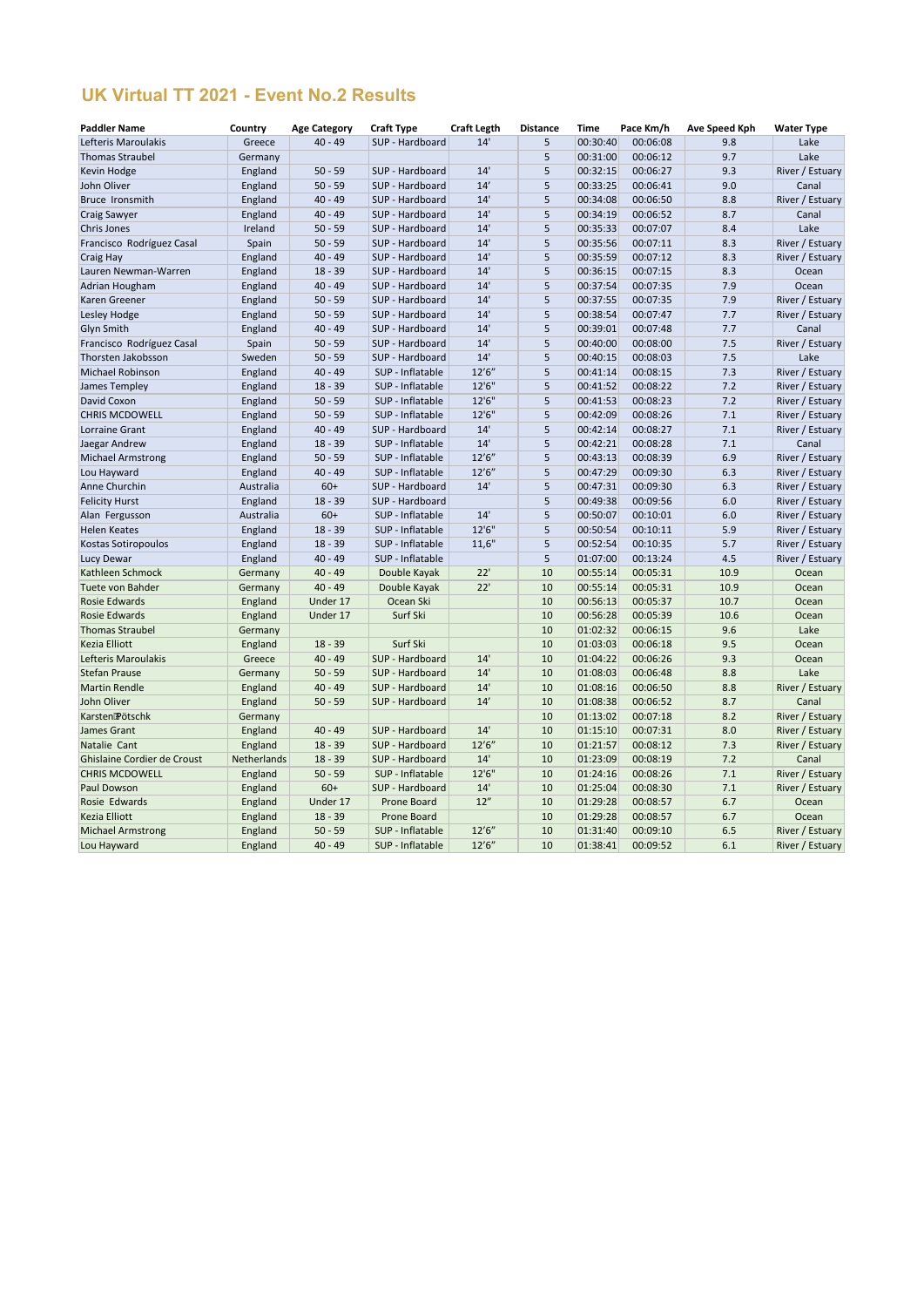## **UK Virtual TT 2021 - Event No.3 Results**

| <b>Paddler Name</b>      | Country        | <b>Age Category</b> | <b>Craft Type</b> | <b>Craft Legth</b> | <b>Distance</b> | <b>Time</b> | Pace Km/h | Ave Speed Kph | <b>Water Type</b> |
|--------------------------|----------------|---------------------|-------------------|--------------------|-----------------|-------------|-----------|---------------|-------------------|
| <b>Thomas Straubel</b>   | Germany        | Under 17            | SUP - Hardboard   | 14'                | 5               | 00:30:58    | 00:06:12  | 9.7           | River / Estuary   |
| Lefteris Maroulakis      | Greece         | 40 - 49             | SUP - Hardboard   | 14'                | 5               | 00:31:53    | 00:06:23  | 9.4           | Lake              |
| <b>KEVIN HODGE</b>       | England        | $50 - 59$           | SUP - Hardboard   | 14'                | 5               | 00:32:32    | 00:06:30  | 9.2           | Canal             |
| John Oliver              | England        | $50 - 59$           | SUP - Hardboard   | 14'                | 5               | 00:33:16    | 00:06:39  | 9.0           | Canal             |
| Chris Jones              | Ireland        | $50 - 59$           | SUP - Hardboard   | 14'                | 5               | 00:34:04    | 00:06:49  | 8.8           | Ocean             |
| Ashley Allen             | England        | $18 - 39$           | SUP - Hardboard   | 12'6''             | 5               | 00:34:19    | 00:06:52  | 8.7           | River / Estuary   |
| <b>Ollie Nawrat</b>      | England        | $18 - 39$           | SUP - Hardboard   | 14'                | 5               | 00:35:15    | 00:07:03  | 8.5           | River / Estuary   |
| Craig Hay                | England        | $40 - 49$           | SUP - Hardboard   | 14'                | 5               | 00:35:19    | 00:07:04  | 8.5           | River / Estuary   |
| Jose Mavila              | Peru           | $40 - 49$           | SUP - Hardboard   | 12'6''             | 5               | 00:37:07    | 00:07:25  | 8.1           | Ocean             |
| <b>LESLEY HODGE</b>      | England        | $50 - 59$           | SUP - Hardboard   | 14'                | 5               | 00:38:26    | 00:07:41  | 7.8           | Canal             |
| Thorsten Jakobsson       | Sweden         | $50 - 59$           | SUP - Hardboard   | 14'                | 5               | 00:39:34    | 00:07:55  | 7.6           | Lake              |
| Michael Robinson         | England        | 40 - 49             | SUP - Inflatable  | 12'6''             | 5               | 00:40:07    | 00:08:01  | 7.5           | River / Estuary   |
| Jaegar Andrew            | England        | $18 - 39$           | SUP - Inflatable  | 14'                | 5               | 00:40:56    | 00:08:11  | 7.3           | Canal             |
| <b>Michael Armstrong</b> | England        | $50 - 59$           | SUP - Inflatable  | 12'6''             | 5               | 00:41:00    | 00:08:12  | 7.3           | River / Estuary   |
| <b>Andy Bradley</b>      | England        | 40 - 49             | SUP - Inflatable  | 14'                | 5               | 00:41:05    | 00:08:13  | 7.3           | River / Estuary   |
| <b>Chris McDowell</b>    | England        | $50 - 59$           | SUP - Inflatable  | 12'6"              | 5               | 00:41:12    | 00:08:14  | 7.3           | River / Estuary   |
| Kezia Elliott            | England        | $18 - 39$           | Prone Board       |                    | 5               | 00:41:34    | 00:08:19  | 7.2           | Ocean             |
| James Templey            | England        | $18 - 39$           | SUP - Inflatable  | 12'6"              | 5               | 00:41:56    | 00:08:23  | 7.2           | River / Estuary   |
| <b>Felicity Hurst</b>    | England        | $18 - 39$           | SUP - Inflatable  | 12'6''             | 5               | 00:45:02    | 00:09:00  | 6.7           | Lake              |
| Lou Hayward              | England        | 40 - 49             | SUP - Inflatable  | 12'6''             | 5               | 00:46:29    | 00:09:18  | 6.5           | River / Estuary   |
| Alan Fergusson           | Australia      | 60+                 | SUP - Inflatable  | 14'                | 5               | 00:47:45    | 00:09:33  | 6.3           | River / Estuary   |
| George Gonzalez          | Peru           | $18 - 39$           | SUP - Inflatable  | 14'                | 5               | 00:48:30    | 00:09:42  | 6.2           | Ocean             |
| Anne Churchin            | Australia      | 60+                 | SUP - Hardboard   | 14'                | 5               | 00:52:32    | 00:10:30  | 5.7           | River / Estuary   |
| <b>Rosie Edwards</b>     | England        | Under 17            | Surfski           |                    | 10              | 00:52:32    | 00:05:15  | 11.4          | River / Estuary   |
| Kathleen Schmock         | <b>GERMANY</b> | Under 17            | Surfski V8 double | 6.8m               | 10              | 00:56:09    | 00:05:37  | 10.7          | Ocean             |
| Tuete von Bahder         | Germany        | 40 - 49             | Surfski V8 double | 6.8m               | 10              | 00:56:09    | 00:05:37  | 10.7          | Ocean             |
| <b>Thomas Straubel</b>   | Germany        | Under 17            | SUP - Hardboard   | 14'                | 10              | 01:02:41    | 00:06:16  | 9.6           | River / Estuary   |
| Lefteris Maroulakis      | Greece         | $ 40 - 49$          | SUP - Hardboard   | 14'                | 10              | 01:04:43    | 00:06:28  | 9.3           | Ocean             |
| John Oliver              | England        | $50 - 59$           | SUP - Hardboard   | 14'                | 10              | 01:07:04    | 00:06:42  | 8.9           | Canal             |
| <b>Michael Kickel</b>    | Germany        | 40 - 49             | SUP - Hardboard   | 14'                | 10              | 01:11:17    | 00:07:08  | 8.4           | River / Estuary   |
| James Grant              | England        | 40 - 49             | SUP - Hardboard   | 14'                | 10              | 01:12:55    | 00:07:17  | 8.2           | River / Estuary   |
| Paul Dowson              | England        | $60+$               | SUP - Hardboard   | 14'                | 10              | 01:15:30    | 00:07:33  | 7.9           | River / Estuary   |
| John Woods               | England        | Under 17            | SUP - Hardboard   | 14'                | 10              | 01:19:29    | 00:07:57  | 7.5           | River / Estuary   |
| <b>Michael Armstrong</b> | England        | $50 - 59$           | SUP - Inflatable  | 12'6''             | 10              | 01:23:21    | 00:08:20  | 7.2           | River / Estuary   |
| <b>LESLEY HODGE</b>      | England        | $50 - 59$           | SUP - Hardboard   | 14'                | 10              | 01:28:53    | 00:08:53  | 6.8           | Canal             |
| <b>Chris McDowell</b>    | England        | $50 - 59$           | SUP - Inflatable  | 12'6"              | 10              | 01:30:41    | 00:09:04  | 6.6           | River / Estuary   |
| Lou Hayward              | England        | $40 - 49$           | SUP - Inflatable  | 12'6''             | 10              | 01:35:17    | 00:09:32  | 6.3           | River / Estuary   |
|                          |                |                     |                   |                    |                 |             |           |               |                   |
|                          |                |                     |                   |                    |                 |             |           |               |                   |
|                          |                |                     |                   |                    |                 |             |           |               |                   |
|                          |                |                     |                   |                    |                 |             |           |               |                   |
|                          |                |                     |                   |                    |                 |             |           |               |                   |
|                          |                |                     |                   |                    |                 |             |           |               |                   |
|                          |                |                     |                   |                    |                 |             |           |               |                   |
|                          |                |                     |                   |                    |                 |             |           |               |                   |
|                          |                |                     |                   |                    |                 |             |           |               |                   |
|                          |                |                     |                   |                    |                 |             |           |               |                   |
|                          |                |                     |                   |                    |                 |             |           |               |                   |
|                          |                |                     |                   |                    |                 |             |           |               |                   |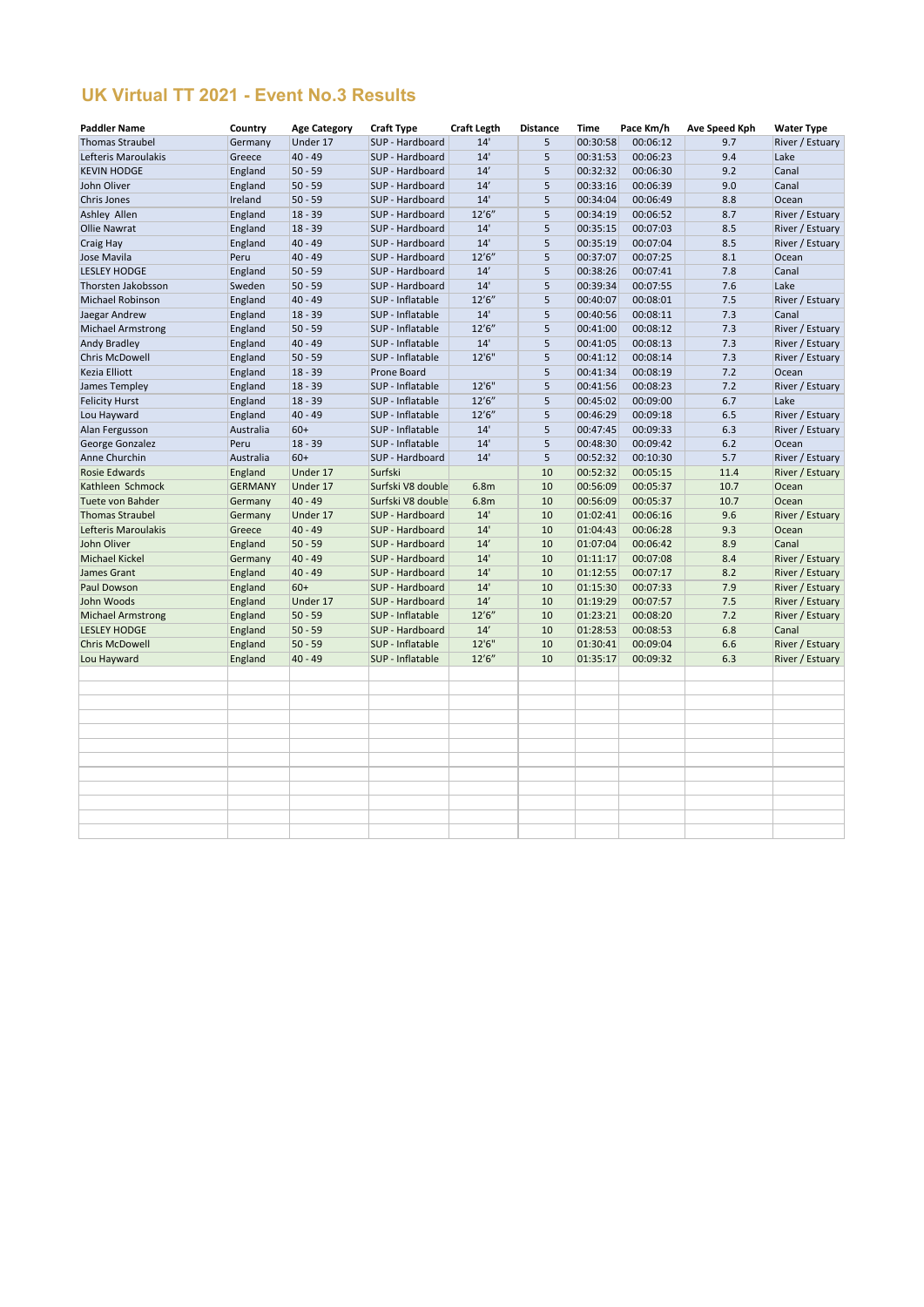## **UK Virtual TT 2021 - Event No.4 Results**

| <b>Paddler Name</b>      | Country   | <b>Age Category</b> | <b>Craft Type</b> | <b>Craft Legth</b> | <b>Distance</b> | <b>Time</b> | Pace Km/h | <b>Ave Speed Kph</b> | <b>Water Type</b> |
|--------------------------|-----------|---------------------|-------------------|--------------------|-----------------|-------------|-----------|----------------------|-------------------|
| Lefteris Maroulakis      | Greece    | $40 - 49$           | SUP - Hardboard   | 14'                | 5               | 00:30:56    | 00:06:11  | 9.7                  | Ocean             |
| Kevin Hodge              | England   | $50 - 59$           | SUP - Hardboard   | 14'                | 5               | 00:32:43    | 00:06:33  | 9.2                  | Canal             |
| John Oliver              | England   | $50 - 59$           | SUP - Hardboard   | 14'                | 5               | 00:32:52    | 00:06:34  | 9.1                  | Canal             |
| Craig Hay                | England   | $40 - 49$           | SUP - Hardboard   | 14'                | 5               | 00:34:46    | 00:06:57  | 8.6                  | River / Estuary   |
| Jose Mavila              | Peru      | $40 - 49$           | SUP - Hardboard   | 12'6"              | 5               | 00:36:41    | 00:07:20  | 8.2                  | Ocean             |
| Anna Little              | England   | $40 - 49$           | SUP - Inflatable  | 14'                | 5               | 00:37:27    | 00:07:29  | 8.0                  | River / Estuary   |
| John Woods               | England   | $40 - 49$           | SUP - Hardboard   | 14'                | 5               | 00:37:28    | 00:07:30  | 8.0                  | River / Estuary   |
| Lesley Hodge             | England   | $50 - 59$           | SUP - Hardboard   | 14'                | 5               | 00:37:46    | 00:07:33  | 7.9                  | Canal             |
| Thorsten Jakobsson       | Sweden    | $50 - 59$           | SUP - Hardboard   | 14'                | 5               | 00:38:52    | 00:07:46  | 7.7                  | Lake              |
| Michael Robinson         | England   | $40 - 49$           | SUP - Inflatable  | 12'6''             | 5               | 00:40:23    | 00:08:05  | 7.4                  | River / Estuary   |
| Dan Rixon                | England   | $50 - 59$           | SUP - Hardboard   | 14'                | 5               | 00:41:01    | 00:08:12  | 7.3                  | River / Estuary   |
| <b>Michael Armstrong</b> | England   | $50 - 59$           | SUP - Inflatable  | 12'6"              | 5               | 00:41:39    | 00:08:20  | 7.2                  | River / Estuary   |
| Chris McDowell           | England   | $50 - 59$           | SUP - Inflatable  | 12'6"              | 5               | 00:42:05    | 00:08:25  | 7.1                  | River / Estuary   |
| James Templey            | England   | $18 - 39$           | SUP - Inflatable  | 12'6"              | 5               | 00:43:00    | 00:08:36  | 7.0                  | River / Estuary   |
| Alan Fergusson           | Australia | $60+$               | SUP - Inflatable  | 14'                | 5               | 00:44:00    | 00:08:48  | 6.8                  | River / Estuary   |
| Cynthia Gallesi          | Peru      | $18 - 39$           | SUP - Hardboard   | 12'6"              | 5               | 00:46:26    | 00:09:17  | 6.5                  | Ocean             |
| Anne Churchin            | Australia | $60+$               | SUP - Hardboard   | 14'                | 5               | 00:47:35    | 00:09:31  | 6.3                  | River / Estuary   |
| Lou Hayward              | England   | $40 - 49$           | SUP - Inflatable  | 12'6"              | 5               | 00:51:33    | 00:10:19  | 5.8                  | River / Estuary   |
| Kathleen Schmock         | Germany   | $40 - 49$           | Kayak             | 6.8m               | 10              | 00:53:16    | 00:05:20  | 11.3                 | Ocean             |
| Tuete von Bahder         | Germany   | $40 - 49$           | Kayak             | 6.8m               | 10              | 00:53:16    | 00:05:20  | 11.3                 | Ocean             |
| Lefteris Maroulakis      | Greece    | $40 - 49$           | SUP - Hardboard   | 14'                | 10              | 01:02:44    | 00:06:16  | 9.6                  | Ocean             |
| John Oliver              | England   | $50 - 59$           | SUP - Hardboard   | 14'                | 10              | 01:07:38    | 00:06:46  | 8.9                  | Canal             |
| <b>Michael Armstrong</b> | England   | $50 - 59$           | SUP - Inflatable  | 12'6"              | 10              | 01:24:03    | 00:08:24  | 7.1                  | River / Estuary   |
| <b>Chris McDowell</b>    | England   | $50 - 59$           | SUP - Inflatable  | 12'6"              | 10              | 01:24:27    | 00:08:27  | 7.1                  | River / Estuary   |
| Lou Hayward              | England   | $40 - 49$           | SUP - Inflatable  | 12'6"              | 10              | 01:34:24    | 00:09:26  | 6.4                  | River / Estuary   |
|                          |           |                     |                   |                    |                 |             |           |                      |                   |
|                          |           |                     |                   |                    |                 |             |           |                      |                   |
|                          |           |                     |                   |                    |                 |             |           |                      |                   |
|                          |           |                     |                   |                    |                 |             |           |                      |                   |
|                          |           |                     |                   |                    |                 |             |           |                      |                   |
|                          |           |                     |                   |                    |                 |             |           |                      |                   |
|                          |           |                     |                   |                    |                 |             |           |                      |                   |
|                          |           |                     |                   |                    |                 |             |           |                      |                   |
|                          |           |                     |                   |                    |                 |             |           |                      |                   |
|                          |           |                     |                   |                    |                 |             |           |                      |                   |
|                          |           |                     |                   |                    |                 |             |           |                      |                   |
|                          |           |                     |                   |                    |                 |             |           |                      |                   |
|                          |           |                     |                   |                    |                 |             |           |                      |                   |
|                          |           |                     |                   |                    |                 |             |           |                      |                   |
|                          |           |                     |                   |                    |                 |             |           |                      |                   |
|                          |           |                     |                   |                    |                 |             |           |                      |                   |
|                          |           |                     |                   |                    |                 |             |           |                      |                   |
|                          |           |                     |                   |                    |                 |             |           |                      |                   |
|                          |           |                     |                   |                    |                 |             |           |                      |                   |
|                          |           |                     |                   |                    |                 |             |           |                      |                   |
|                          |           |                     |                   |                    |                 |             |           |                      |                   |
|                          |           |                     |                   |                    |                 |             |           |                      |                   |
|                          |           |                     |                   |                    |                 |             |           |                      |                   |
|                          |           |                     |                   |                    |                 |             |           |                      |                   |
|                          |           |                     |                   |                    |                 |             |           |                      |                   |
|                          |           |                     |                   |                    |                 |             |           |                      |                   |
|                          |           |                     |                   |                    |                 |             |           |                      |                   |
|                          |           |                     |                   |                    |                 |             |           |                      |                   |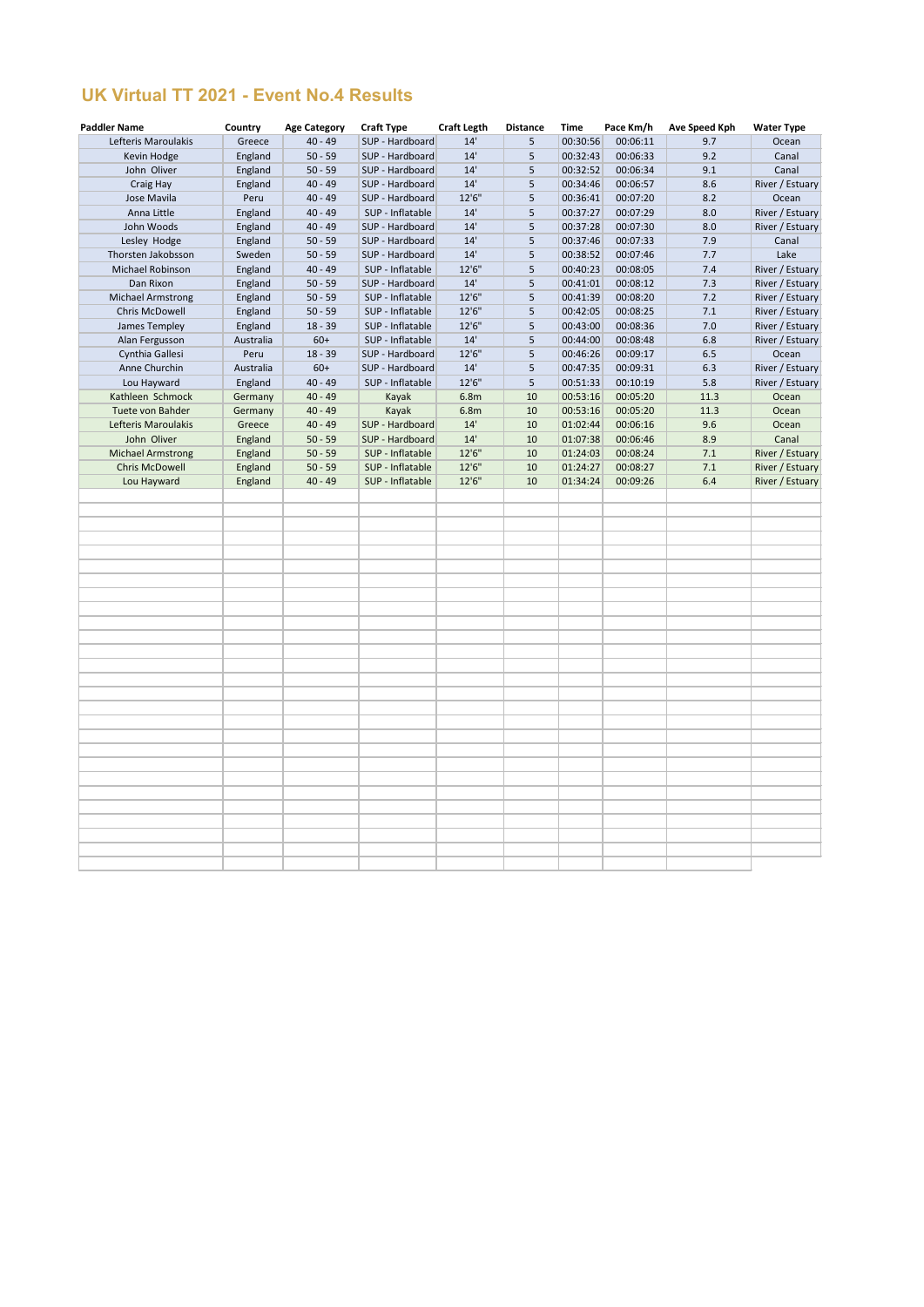## **UK Virtual TT 2021 - Event No.5 Results**

| <b>Paddler Name</b>      | Country   | <b>Age Category</b> | <b>Craft Type</b> | <b>Craft Legth</b> | <b>Distance</b> | <b>Time</b> | Pace Km/h | <b>Ave Speed Kph</b> | <b>Water Type</b> | Club / Group                             |
|--------------------------|-----------|---------------------|-------------------|--------------------|-----------------|-------------|-----------|----------------------|-------------------|------------------------------------------|
| LEFTERIS MAROULAKIS      | Greece    | $40 - 49$           | SUP - Hardboard   | 14'                | 5               | 00:30:05    | 00:06:01  | 10.0                 | Ocean             |                                          |
| Kevin Hodge              | England   | $50 - 59$           | SUP - Hardboard   | 14'                | 5               | 00:32:36    | 00:06:31  | 9.2                  | Canal             | Haywood Sports SUP Team                  |
| Chris Jones              | Ireland   | $50 - 59$           | SUP - Hardboard   | 14'                | 5               | 00:32:58    | 00:06:36  | 9.1                  | Lake              | SUP My Race                              |
| craig hay                | England   | $40 - 49$           | SUP - Hardboard   | 14'                | 5               | 00:35:39    | 00:07:08  | 8.4                  | River / Estuary   |                                          |
| <b>Verity Thomas</b>     | Jersey    | $18 - 39$           | SUP - Hardboard   | 14'                | 5               | 00:35:41    | 00:07:08  | 8.4                  | Ocean             | Jersey Paddle Club                       |
| Lesley Hodge             | England   | $50 - 59$           | SUP - Hardboard   | 14'                | 5               | 00:37:15    | 00:07:27  | 8.1                  | Canal             | Haywood Sports Sup Team                  |
| Thorsten Jakobsson       | Sweden    | $50 - 59$           | SUP - Hardboard   | 14'                | 5               | 00:38:48    | 00:07:46  | 7.7                  | Lake              | Stenungsunds SUP Klubb                   |
| <b>Michael Armstrong</b> | England   | $50 - 59$           | SUP - Inflatable  | 12'6"              | 5               | 00:41:52    | 00:08:22  | 7.2                  | River / Estuary   | <b>NSRT</b>                              |
| Chris McDowell           | England   | $50 - 59$           | SUP - Inflatable  | 12'6"              | 5               | 00:42:16    | 00:08:27  | 7.1                  |                   | River / Estuary   Northern SUP Race Team |
| Alan Fergusson           | Australia | $60+$               | SUP - Inflatable  | 14'                | 5               | 00:43:49    | 00:08:46  | 6.8                  | River / Estuary   |                                          |
| Anne Churchin            | Australia | $60+$               | SUP - Hardboard   | 14'                | 5               | 00:48:17    | 00:09:39  | 6.2                  | River / Estuary   |                                          |
| Lou Hayward              | England   | $40 - 49$           | SUP - Inflatable  | 12'6"              | 5               | 00:50:56    | 00:10:11  | 5.9                  | River / Estuary   | Northern sup                             |
| LEFTERIS MAROULAKIS      | Greece    | $40 - 49$           | SUP - Hardboard   | 14'                | 10              | 01:02:59    | 00:06:18  | 9.5                  | Ocean             |                                          |
| <b>Chris McDowell</b>    | England   | $50 - 59$           | SUP - Inflatable  | 12'6"              | 10              | 01:26:49    | 00:08:41  | 6.9                  |                   | River / Estuary   Northern SUP Race Team |
|                          |           |                     |                   |                    |                 |             |           |                      |                   |                                          |
|                          |           |                     |                   |                    |                 |             |           |                      |                   |                                          |
|                          |           |                     |                   |                    |                 |             |           |                      |                   |                                          |
|                          |           |                     |                   |                    |                 |             |           |                      |                   |                                          |
|                          |           |                     |                   |                    |                 |             |           |                      |                   |                                          |
|                          |           |                     |                   |                    |                 |             |           |                      |                   |                                          |
|                          |           |                     |                   |                    |                 |             |           |                      |                   |                                          |
|                          |           |                     |                   |                    |                 |             |           |                      |                   |                                          |
|                          |           |                     |                   |                    |                 |             |           |                      |                   |                                          |
|                          |           |                     |                   |                    |                 |             |           |                      |                   |                                          |